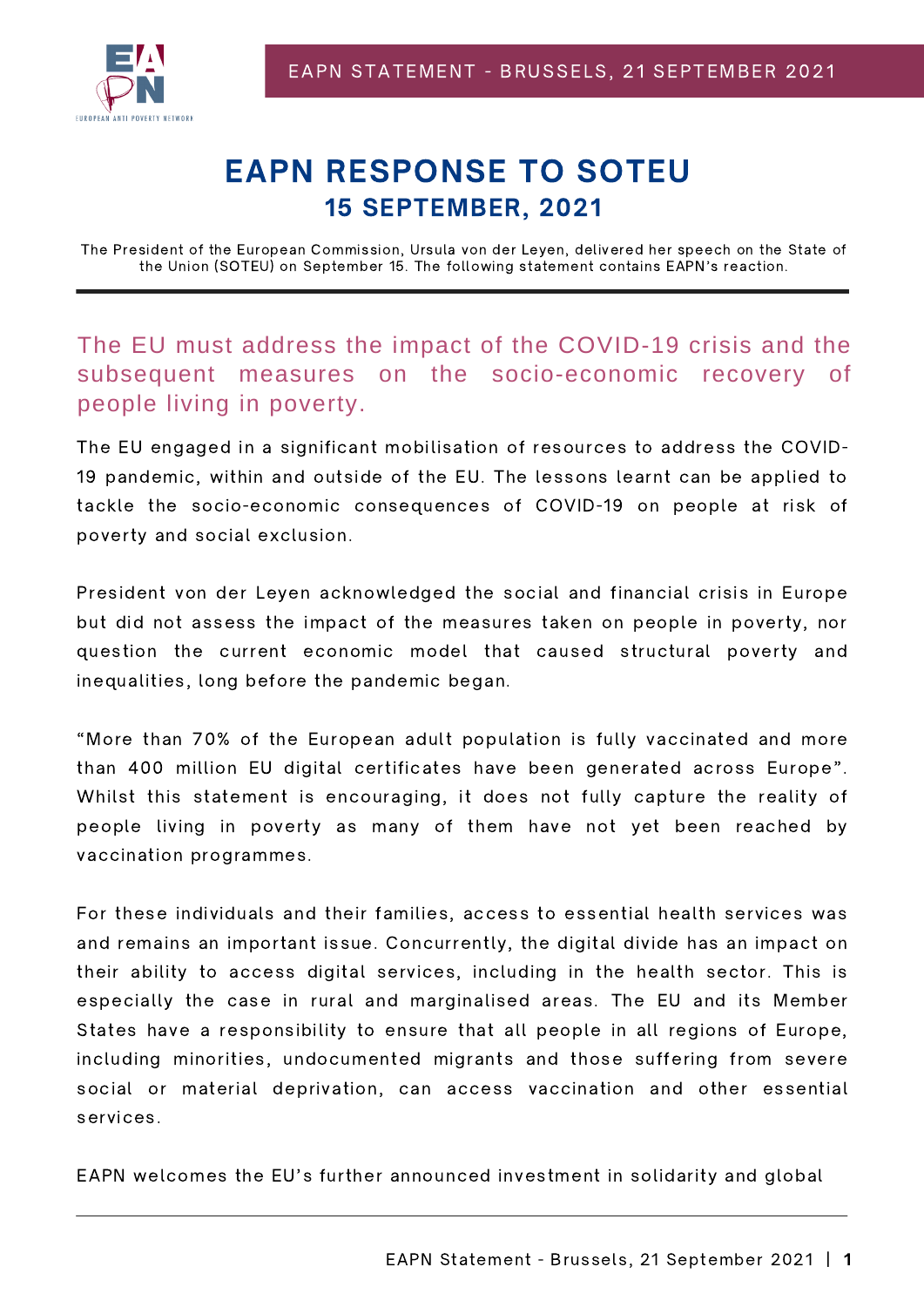health, as less than 1% of global doses have been administered, so far, to lowincome countries. In fact, the Commission intends to speed up global vaccination with a new donation of 200 million vaccine doses, in addition to the commitment to sharing 250 million doses of the vaccine.

## A missed opportunity to aim high on poverty reduction and highlight the value of the European Pillar of Social Rights (EPSR) Action Plan.

President von der Leyen pointed out that the EU can now act faster than in the previous economic crisis, expecting that "19 countries will return to the prepandemic level already in 2021". We acknowledge that the need to act fast does not leave enough time to find comprehensive solutions for people experiencing poverty. In the coming months therefore, a reinforced political focus on poverty in Europe is needed. In particular, the assessment of the crisis' impact on people at risk of poverty and social exclusion and benchmarking the impact of post-pandemic responses against up-to-date data.

- Next Generation EU aims at investing in long-term recovery and growth. It remains to be seen how it ensures a balance between climate and digital objectives and the social dimension.
- Digital is the "Make or Break Issue", as President von der Leyen said. The EU's digital strategy invests in innovation and digital skills. However, it is of paramount importance to address the effects of digitalisation on access to services and fundamental rights for those who do not have access to digital devices, the internet, or who lack digital skills – particularly, the most vulnerable people.
- "We will put a price on pollution, have smarter cars and clean the energy we use". We believe that higher climate ambitions should come with no costs for the 50 million European [households](https://www.energypoverty.eu/about/what-energy-poverty) who already suffer from energy poverty. The New Social Climate Fund is committed to addressing the social impacts that arise from the revised EU Emissions Trading system (ETS). However, the Fund alone might not be able to compensate the impact of the new ETS on energy bills, which are expected to rise by an average of €429 per year per European household following the extension of emissions trading to the building sector. (See the positions of the Right to Energy Coalition [here](https://righttoenergy.org/2021/07/14/fit-for-55-not-fit-for-europes-energy-poor/) and FEANTSA [here](https://www.feantsaresearch.org/en/press-release/2021/07/16/fit-for-55-package-a-unique-opportunity-to-achieve-climate-goals-while-tackling-energy-poverty-and-unfit-housing)). The [Commission's](https://ec.europa.eu/info/sites/default/files/social-climate-fund_with-annex_en.pdf) impact assessment itself recognises that "emissions trading for buildings will not affect households equally, but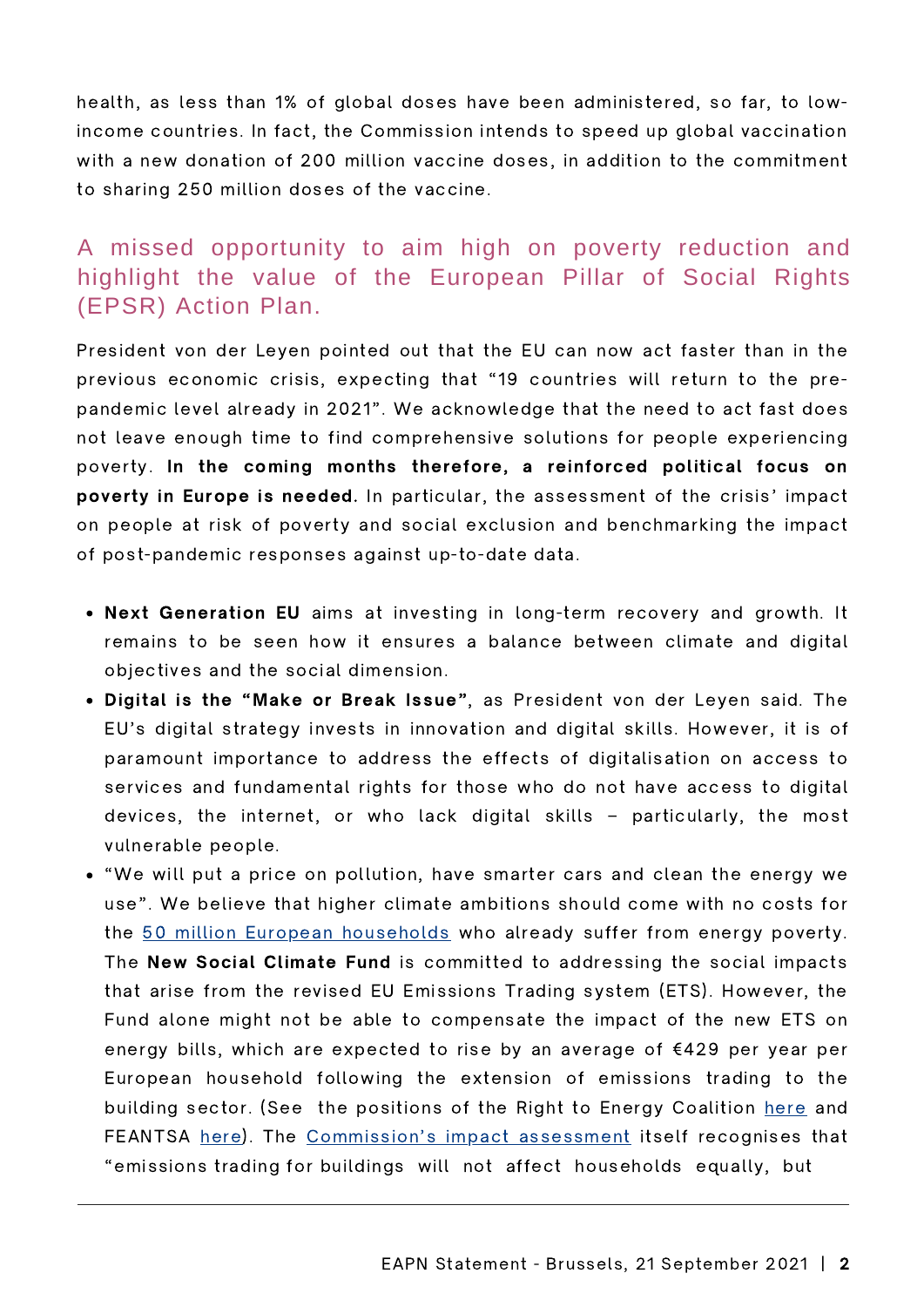would likely have a regressive impact on disposable income, as lowincome households tend to spend a greater proportion of their income on heating". Such results are likely to have a disproportionate impact on people at risk of poverty who are often tenants and unable to sustain higher costs for energy or for upgraded housing. Therefore, we join the President's call to keep the climate and social ambitions in line together and achieve a fair green transition.

It is positive that President von der Leyen recognises the profound impact that the pandemic has had on young people through the implementation of concrete initiatives. The year 2022 will be dedicated to the European youth and the programme ALMA will be launched to provide young people with the opportunity to complete a short-term professional experience in another Member State. EAPN welcomes the focus here on young people who are not in employment, education or training (NEETs) and who are often not covered by the opportunities offered by Erasmus+.

However, we expected a stronger focus on the framework of the European Pillar of Social Rights Action Plan and its headline targets towards a stronger social Europe. President von der Leyen made an important reference to the Pillar in a limited number of areas, such as decent jobs and better work-life balance. Now is the time to adopt a more holistic approach to the Pillar by integrating concrete measures for decent work, quality services and income adequacy in order to achieve the poverty reduction target.

## EAPN calls

Ending poverty is a political choice and requires systemic changes to address its structural causes stemming from an unbalanced social market economy that puts austerity and competitiveness first and then neglects the side effects, such as fragmented social justice and raising inequalities. It is crucial that people facing poverty and vulnerability benefit from more sustainable growth which may offset macroeconomic imbalances of the single market through a more equal distribution of wealth and a social-imbalance alert mechanism (see UN Special Rapporteur on Extreme Poverty and Human Rights Olivier De Schutter in EAPN's Annual Policy Conference 2021 [here\)](https://www.eapn.eu/eapn-annual-policy-conference-2021-building-back-better-without-poverty/). The pandemic has already opened up the possibility of a revision of the rules of economic and social governance. It remains to be seen what role the Member States will play in post-COVID-19 era.